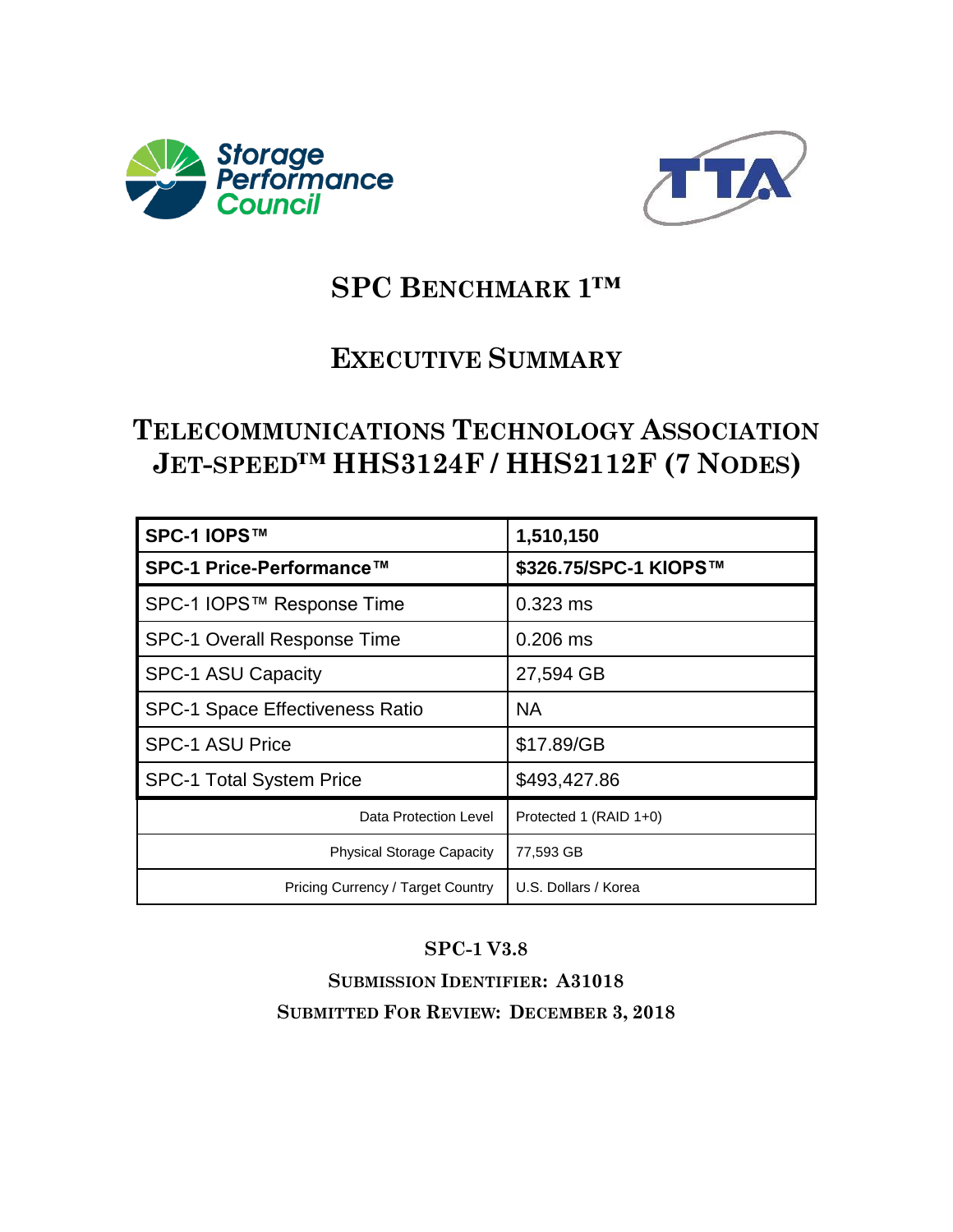### **Benchmark Configuration Diagram**

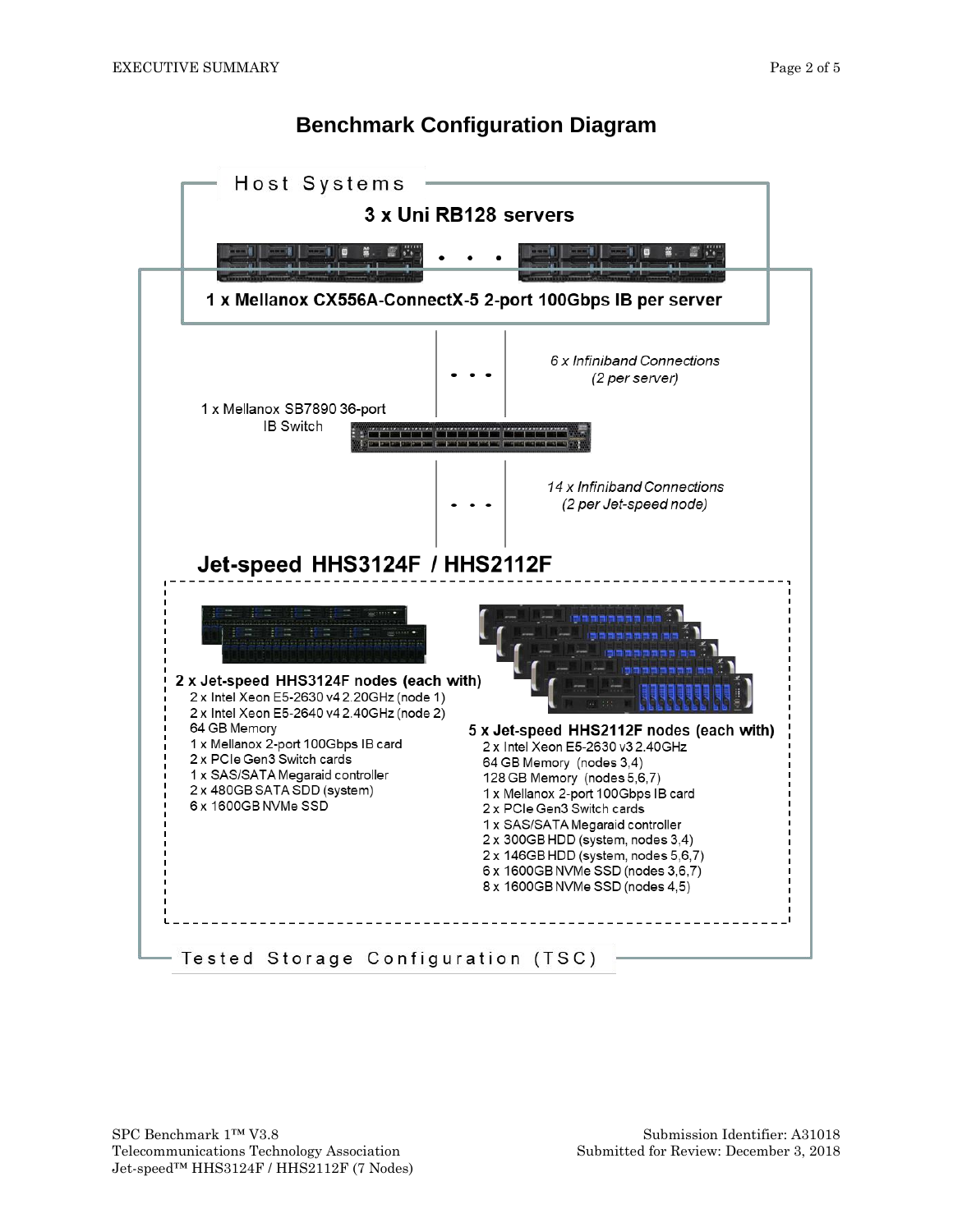#### **Tested Storage Product Description**

The intelligent Hyper Hybrid Storage HHS3124F/HHS2112F present an ultra-high speed, all-NVMe RAID storage platform. The systems guarantee stability and performance through its own control system and management system using Intel® Xeon® controller.

Data stability and redundancy is secured by implementing a PCIe RAID architecture. Flash SSD performance degradation and breakdown rates that are caused by frequent write operations are innovatively reduced. Especially, the HHS3124F, which supports concurrent use of NVMe Flash SSDs and Taejin Infotech's NVMe RAM-based SSDs, can activate data cache engine which is configured to improve data I/O performance using the controller's own cache as well as the NVMe RAM-based SSD.

*Note: NVMe RAM-based SSDs were not used for this SPC-1 result.*

For more details, visit:

[http://www.taejin.co.kr/wp/?page\\_id=11611](http://www.taejin.co.kr/wp/?page_id=11611)

### **Priced Storage Configuration Components**

| 3 x Mellanox CX556A-ConnectX-5 2-port 100Gbps IB cards (1 per host) |  |  |
|---------------------------------------------------------------------|--|--|
| 2 x Jet-speed HHS3124F storage nodes, each with:                    |  |  |
| 2 x Intel Xeon CPU E5-2630 v4 2.20GHz 10Core (node 1)               |  |  |
| 2 x Intel Xeon CPU E5-2640 v4 2.40GHz 10Core (node 2)               |  |  |
| 4 x 16GB DDR4 Memory                                                |  |  |
| 1 x Mellanox CX556A-ConnectX-5 2-port 100Gbps IB card               |  |  |
| 1 x SAS/SATA MegaRAID controller                                    |  |  |
| 2 x PCIe Gen3 switch cards                                          |  |  |
| 2 x 480GB SATA 6Gbps SSD (System)                                   |  |  |
| 6 x 1600GB Intel NVMe SSD 2.5'                                      |  |  |
| 5 x Jet-speed HHS2112F storage nodes, each with:                    |  |  |
| 2 x Intel Xeon CPU E5-2630 v3 2.40GHz 8Core                         |  |  |
| 4 x 16GB DDR4 Memory (nodes 3,4)                                    |  |  |
| 8 x 16GB DDR4 Memory (nodes 5,6,7)                                  |  |  |
| 2 x PCIe Gen3 switch cards                                          |  |  |
| 1 x Mellanox CX556A-ConnectX-5 2-port 100Gbps IB card               |  |  |
| 1 x SAS/SATA MegaRAID controller                                    |  |  |
| 2 x 300GB SAS rev3 10K rpm HDD (System, nodes 3,4)                  |  |  |
| 2 x 146GB SAS rev3 10K rpm HDD (System, nodes 5,6,7)                |  |  |
| 6 x 1600GB NVMe SSD 2.5' (node 3,6,7)                               |  |  |
| 8 x 1600GB NVMe SSD 2.5' (nodes 4,5)                                |  |  |
| Mellanox SB7890 100 Gbps 36-port IB Switch                          |  |  |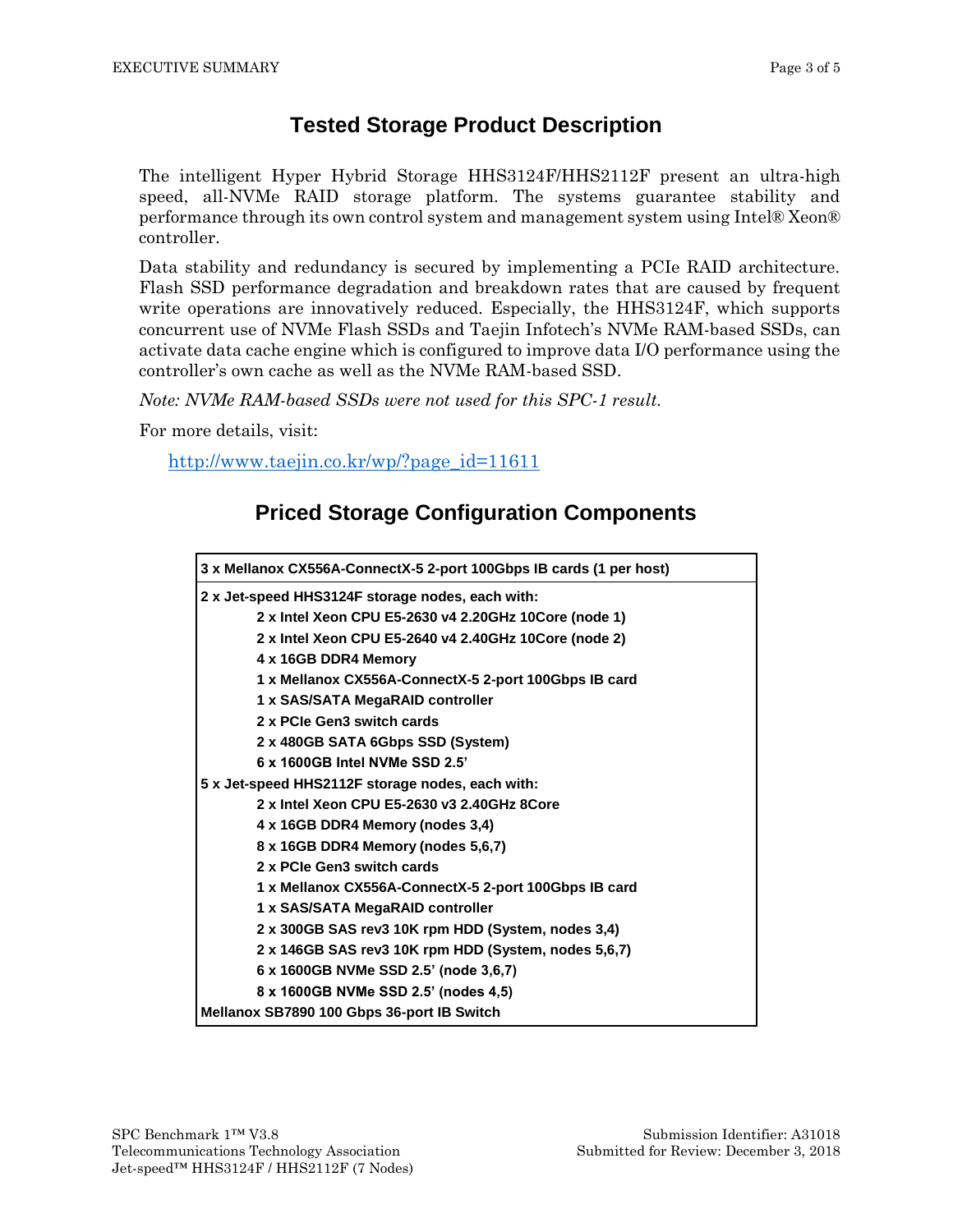|                                            | <b>Description</b>                                                                          | Qty            | <b>Unit Price</b> | <b>Ext. Price</b> | Disc.      | <b>Disc. Price</b>      |
|--------------------------------------------|---------------------------------------------------------------------------------------------|----------------|-------------------|-------------------|------------|-------------------------|
| <b>Hardware &amp; Software</b>             |                                                                                             |                |                   |                   |            |                         |
| 90102-0001-00A                             | HHS2112F All NVMe Storage (2U / 12 disk bays                                                |                |                   |                   |            |                         |
|                                            | Dual Intel Xeon E5-2600v3/v4 Family, 16x DIMM<br>Slots, 800W redundant PSU 80Plus platinum) | 5              | 50,379.73         | 251,898.64        | 50%        | 125,949.32              |
| 90102-0002-00A                             | HHS3124F All NVMe Storage (3U / 24 disk bays                                                |                |                   |                   |            |                         |
|                                            | Dual Intel Xeon E5-2600v3/v4 Family, 16x DIMM                                               |                |                   |                   |            |                         |
| 20204-0001-00A                             | Slots, 1000W redundant PSU 80Plus platinum)<br>DDR4 16GB PC4-17000 ECC/REG (16GB PC4-       | 2              | 91,777.78         | 183,555.56        | 50%        | 91,777.78               |
|                                            | 17000 DDR Rdimm Ecc Reg RX8 CL17 1.2V)                                                      | 32             | 179.64            | 5,748.45          | 0%         | 5,748.45                |
| 20204-0002-00A                             | DDR4 16GB PC4-19200 ECC/REG (16GB PC4-<br>19200 DDR Rdimm Ecc Reg RX8 CL17 1.2V)            | 8              | 179.64            | 1,437.11          | 0%         | 1,437.11                |
| 22209-0001-00A                             | 100G IB EDR HBC CARD CX556A - ConnectX-5<br>(ConnectX-5 Ex VPI Adapter Card EDR IB and      |                |                   |                   |            |                         |
|                                            | 100GbE Dual-port QSFP28 PCle4.0 x16 Tall<br>Bracket ROHS R6)                                | 10             | 951.00            | 9,510.00          | 0%         | 9,510.00                |
| 22202-0001-00A                             | Raid Controller SAS/SATA Megaraid 9361-8i (up                                               |                |                   |                   |            |                         |
|                                            | to 8 SATA or SAS drives via direct connection or<br>up to 240 drives with SAS expander      | $\overline{7}$ | 931.61            | 6,521.27          | 0%         | 6,521.27                |
| 22506-0003-00A                             | SSD 480GB SATA3 2.5" (6Gb, SAMSUNG,<br>MZ7KM480HAHP-00005)                                  | $\overline{4}$ | 281.64            | 1,126.56          | 0%         | 1,126.56                |
| 22505-0001-00A                             | HDD 300GB SAS 2.5" 10KRPM (8Gb, Hitachi,<br>GST Ultrastar C10K300)                          | $\overline{4}$ | 55.00             | 220.00            | 0%         | 220.00                  |
| 22505-0002-00A                             | HDD 146GB SAS 2.5" 10KRPM (Seagate Sawio                                                    |                |                   |                   |            |                         |
| 22501-0003-00A                             | ST9146803SS)<br>NVMe SSD 1.6TB, HGST, SN200, 2.5" SFF                                       | 6              | 40.07             | 240.42            | 0%         | 240.42                  |
| 22501-0001-00A                             | NVMe SSD 1.6TB, SAMSUNG, PM1725A, 2.5"                                                      | 6              | 1,306.62          | 7,839.72          | 0%         | 7,839.72                |
|                                            | <b>SSF</b>                                                                                  | 6              | 1,306.62          | 7,839.72          | 0%         | 7,839.72                |
| 22501-0002-00A                             | NVMe SSD 1.6TB, Intel, DCP4600 Series, 2.5"                                                 |                |                   |                   |            |                         |
|                                            | <b>SSF</b>                                                                                  | 34             | 1,306.62          | 44,425.09         | 0%         | 44,425.09               |
| 31020-0008-00                              | Board PCI-e Switching GEN3 x8 4Port for<br>HHS2112F, HHS3124F                               | 14             | 5,038.95          | 70,545.30         | 50%        | 35,272.65               |
| 10401-0001-00A                             | MSB7890ES2F 100G IB SWITCH By Mellanox<br>(36-port Non-blocking Externally-managed EDR)     | $\mathbf{1}$   | 18,423.08         | 18,423.08         | 0%         | 18,423.08               |
| 22809-0001-00A                             | MCP1600-E002 IB EDR CABLE                                                                   | 20             | 136.76            | 2,735.19          | 0%         | 2,735.19                |
| 60304-0002-00A                             | Gluesys Anystore Enterprise, AnyManager SW<br>(NAS O/S, RAID 0/1/10/5/6, Protocol           |                |                   |                   |            |                         |
|                                            | NFS/CIFS/AFP, NVMe Option, UI Mgt. etc.)                                                    | $\overline{7}$ | 20,000.00         | 140,000.00        | 50%        | 70,000.00<br>429,066.36 |
| <b>Hardware &amp; Software Subtotal</b>    |                                                                                             |                |                   |                   |            |                         |
| A0103-0001-00A                             | <b>Support &amp; Maintenance</b><br>Premium Package 3-Year Support & Maintenance            |                |                   |                   |            |                         |
|                                            |                                                                                             | $\overline{7}$ | 18,389.00         | 128,723.00        | 50%        | 64,361.50<br>64,361.50  |
| <b>Support &amp; Maintenance Subtotal</b>  |                                                                                             |                |                   |                   |            |                         |
| <b>SPC-1 Total System Price</b>            |                                                                                             |                |                   |                   | 493,427.86 |                         |
| SPC-1 IOPS™                                |                                                                                             |                |                   |                   | 1,510,150  |                         |
| SPC-1 Price-Performance™ (\$/SPC-1 KIOPS™) |                                                                                             |                |                   |                   | 326.75     |                         |
| SPC-1 ASU Capacity (GB)                    |                                                                                             |                |                   | 27,594            |            |                         |
| SPC-1 ASU Price (\$/GB)                    |                                                                                             |                |                   |                   | 17.89      |                         |

## **Storage Configuration Pricing**

**Third-Party Reseller**: TTA is the sponsor of tis result but does not directly sell the products and components of the Priced Storage Configuration (PSC). The above reflects the pricing quoted by the vendor and third-party reseller Taejin Infotech Co., Ltd. See Appendix B of the Full Disclosure Report for a copy of the third-party reseller's quotation.